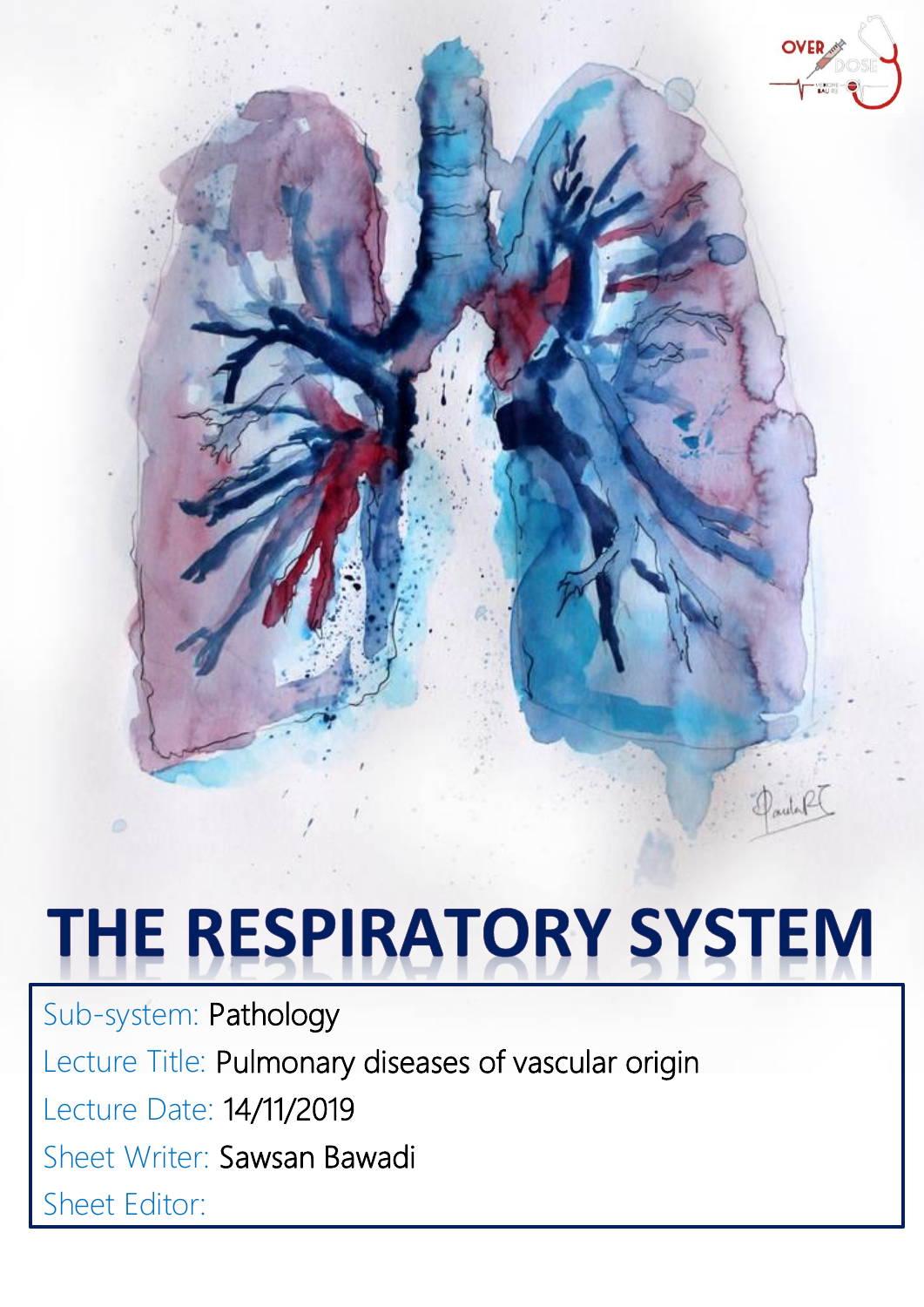#### Lecture outline

- Pulmonary thromboembolism and pulmonary infarction As you know there are many types of embolism: fat, air, thrombus. Here, we are talking about thromboembolism which is mainly DVT in deep veins of the lower limb that leads to embolism in pulmonary artery
- Pulmonary hypertension
	- Any lung disease (hypoxia, etc) will cause pulmonary hypertension.
	- Pulmonary hypertension causes a difficulty in right-side of heart to pump blood, and that will lead to cor pulmonare.
	- Left-sided heart failure is one of the causes of pulmonary hypertension.
	- Most common cause of right-sided heart failure is left-sided heart failure.
- Diffuse alveolar hemorrhage syndrome (Diffuse alveolar hemorrhage not Diffuse alveolar damage!!(which is microscopic feature of ARDS))

## Pulmonary embolism

- Blood clots that occlude the large pulmonary arteries are almost always embolic in origin (not as systemic thrombus).
- More than 95% of all pulmonary emboli arise from thrombi within the large deep veins of the legs (most often those that have propagated to involve the popliteal vein and larger veins above it).

#### • Risk factors for DVT:

- (1) Prolonged bed rest (particularly with immobilization of the legs)
- (2) Surgery, especially orthopedic surgery on the knee or hip
- (3) Severe trauma (including burns or multiple fractures)

(4) Congestive heart failure (stasis in veins of the lower limb which leads to edema).

(5) In women, the period around parturition or the use of oral contraception pills with high estrogen content (therefore doctors advise her to move after days of delivery ~which is called ambulation)

- (6) Disseminated cancer (hypercoagulability state)
- (7) Primary disorders of hypercoagulability (e.g., factor V Leiden)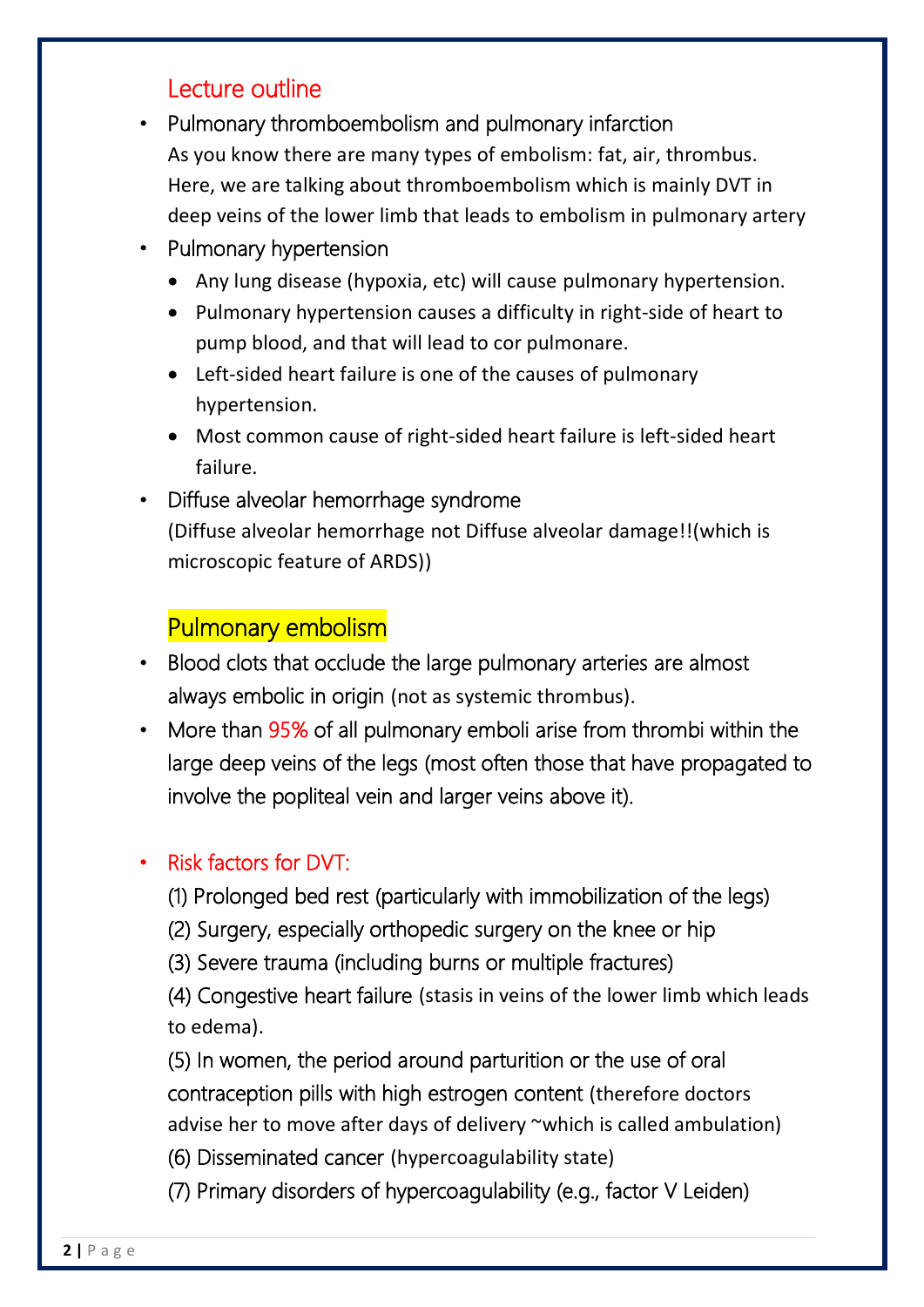{factor C, factor S deficiency, factor V Leiden mutation (not deficiency)}

As the systemic thrombus, major risk factors are verchow triad:

- 1) Injury to endothelium.
- 2) Stasis of blood.
- 3) Hypercoagulability



#### Pulmonary embolism, clinical features

- Most (60% to 80%) are clinically silent because they are small …bronchial circulation compensates and fibrinolysis occurs (Because the lung has dual circulation: bronchial artery and pulmonary artery so small embolism in pulmonary artery don't affect too much)
- In 5% of cases, death, acute right-sided heart failure, or cardiovascular collapse (shock) occurs suddenly

... when more than 60% of the total pulmonary vasculature is obstructed by a large embolus (for example: large embolus in the bifurcation of pulmonary trunk [saddle embolus]) or multiple simultaneous small emboli.

• Obstruction of small to medium pulmonary branches (10% to 15% of cases):

pulmonary infarction (if some element of circulatory insufficiency also is present)…typically: dyspnea

(red [hemorrhagic] infarction not white because of the dual circulation).

- $\cdot$  <3%: recurrent "showers" of emboli lead to pulmonary hypertension, chronic right-sided heart failure…progressively worsening of dyspnea
- Patients who have experienced one pulmonary embolism have a 30% chance of developing a second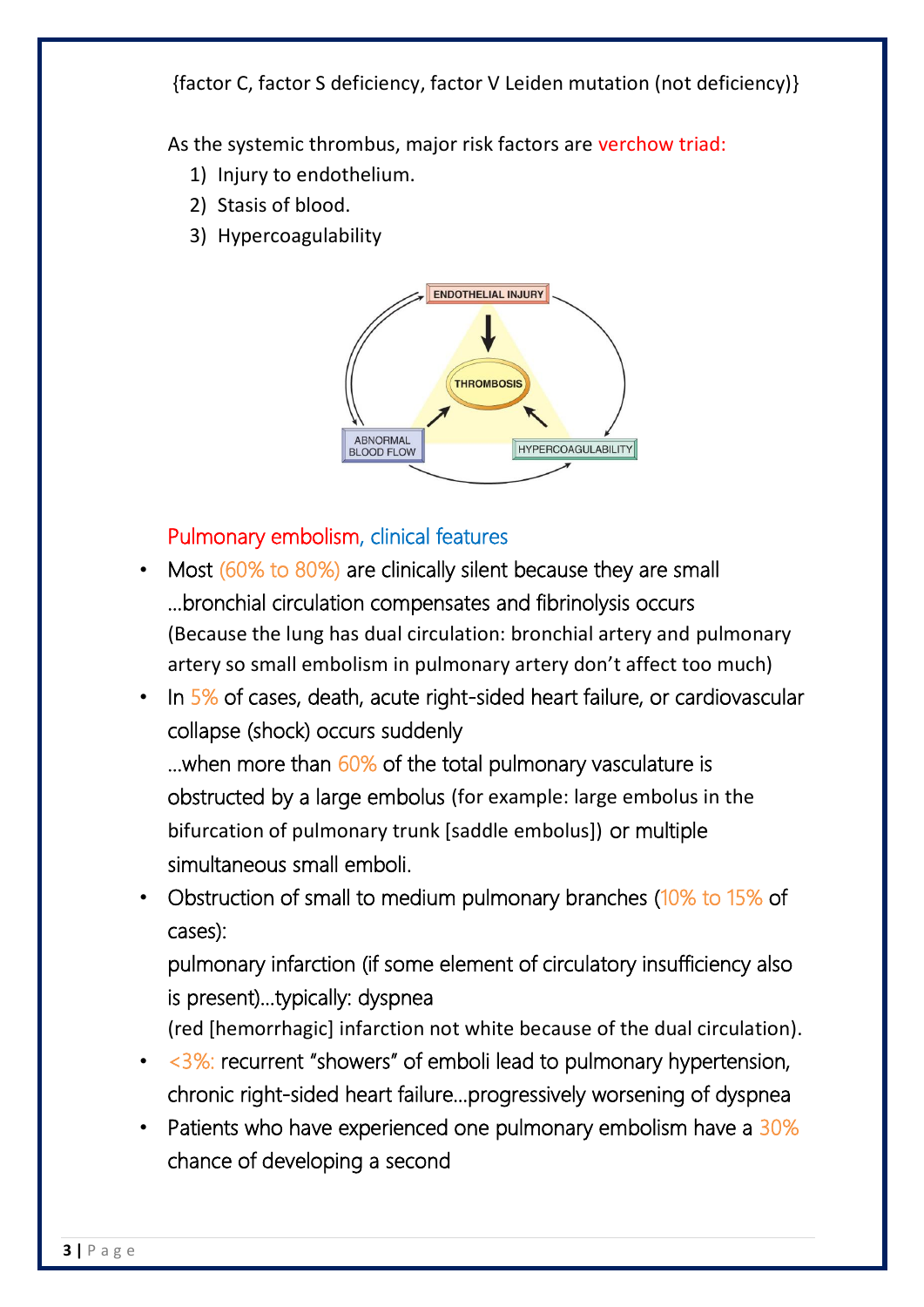One of the most important risk factor of pulmonary embolism is previous pulmonary embolism.

• Prophylaxis:

-anticoagulation

-early ambulation after operations

-elastic stockings {special type of socks that compresses the vascularity of lower limb to aid the flow of blood}.

-intermittent pneumatic calf compression

-isometric leg exercises for bedridden patients [physical therapy]

# Pulmonary hypertension

- Pulmonary hypertension = pressures of  $25$  mm Hg or more at rest
- May be caused by a decrease in the cross-sectional area of the pulmonary vascular bed …or, less commonly, by increased pulmonary vascular blood flow

the World Health Organization has classified pulmonary hypertension into the following five groups:

- · Pulmonary arterial hypertension, a diverse collection of disorders that includes heritable forms of pulmonary hypertension and diseases that cause pulmonary hypertension by affecting small pulmonary muscular arterioles; these include connective tissue diseases, human immunodeficiency virus, and congenital heart disease with left to right shunts
- Pulmonary hypertension due to left-sided heart disease, including systolic and diastolic dysfunction and valvular disease
- Pulmonary hypertension due to lung diseases and/or hypoxia, including COPD and interstitial lung disease
- Chronic thromboembolic pulmonary hypertension
- Pulmonary hypertension with unclear or multifactorial mechanisms

Idiopathic pulmonary hypertension

= Primary pulmonary hypertension …relatively much less common

- Genetic basis with familial predisposition
- Link to inactivating germ line mutations in the gene encoding bone morphogenetic protein receptor 2 (BMPR2) {important for development of bone and endothelial cells}.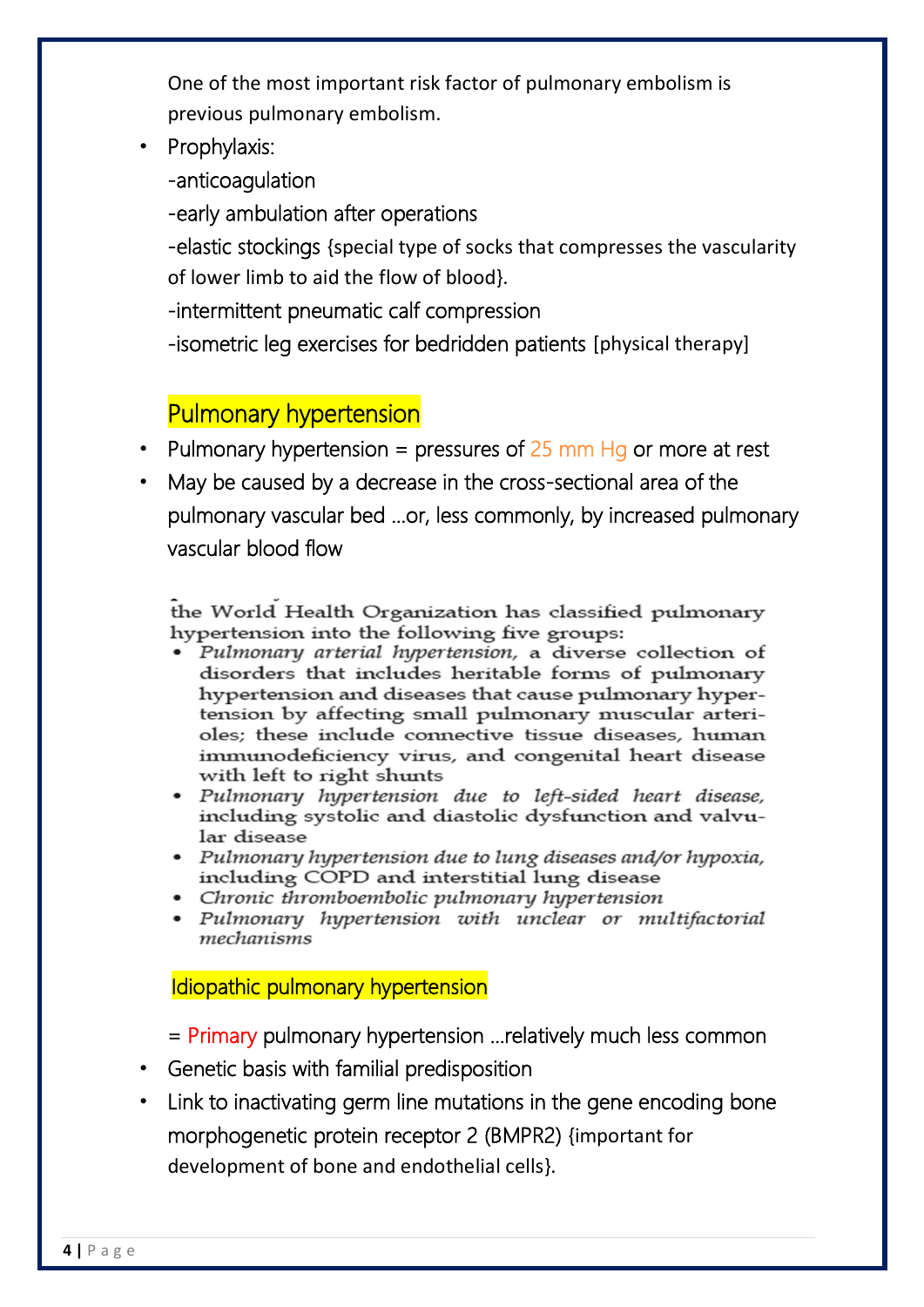#### **Morphology**

- Medial [tunica media] hypertrophy of the pulmonary muscular and elastic arteries.
- Pulmonary arterial atherosclerosis [because of the injury of endothelium].
- Right ventricular hypertrophy
- Plexiform lesions…characteristic but uncommon {small blood vessels proliferating inside a larger one}



Clinical features of Idiopathic pulmonary hypertension

- Idiopathic pulmonary hypertension is most common in women 20 to 40 years of age and occurs occasionally in young children.
- Dyspnea and fatigue, but some patients have anginal chest pain.
- Over time, respiratory distress, cyanosis, and right ventricular hypertrophy appear, and death within 2 to 5 years in 80% of patients.

## Diffuse alveolar hemorrhage syndrome

{Anemia + Hemoptysis + Diffuse bilateral parenchymal infiltrates on xrays}.

~~2 syndromes :

• Goodpasture syndrome

{antibodies against special type of collagen in basement membrane of Glomeruli of kidney and alveolar basement membrane}

…uncommon

…autoimmune

…involves the lungs and kidneys